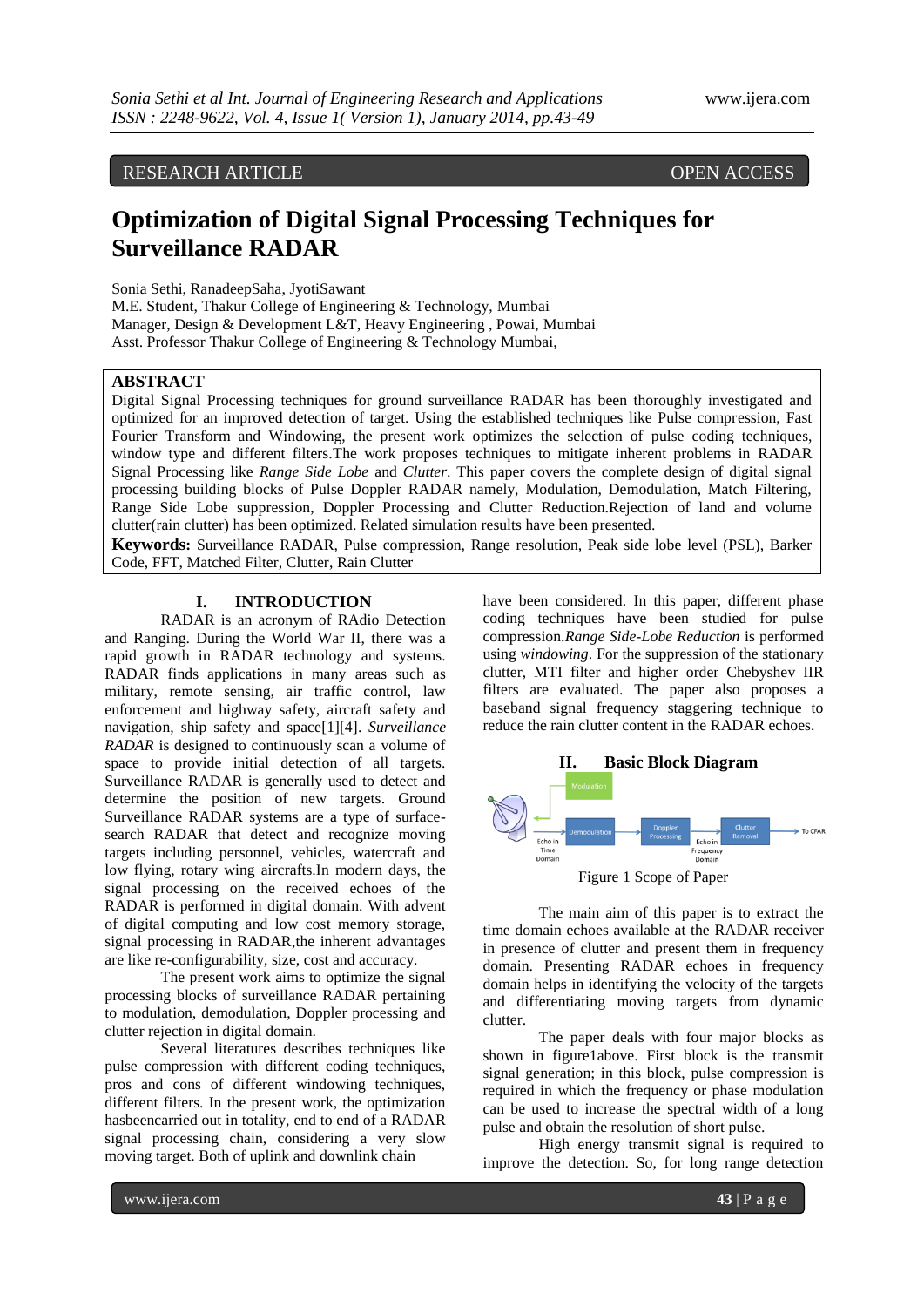application the energy should be high to detect the received echo. This can be attained by either increasing the transmitted power or by increasing the interval time. However, high power transmitters are not cost effective. Simultaneously, increasing the interval also possess some problems as long pulses has poor resolution in the range dimension and the short pulses possess less energy[2]. This paper deals with the proper selection of code for the pulse compression to achieve proper range resolution.

After the modulation, the second block is the demodulation of the received echo. After reception the signal is passed through the properly designed low pass filter. Matched filtering is performed on the filtered echo to compress the received echo. It is performed on the transmit reference signal and the received echo and cross correlation is obtained between them for the detection of the target.

Third block deals with the Doppler processing. After matched filter, all the received echoes are arranged in the sequentially in a 2D matrix.FFT is performed on the samples from multiple transmit pulses. Frequency domain transformation of the echoes enables to extract the velocity of the target in that particular range bin.

Fourth block deals with the clutter filters to remove the stationary and volume clutter. This paper focuses on the rain clutter as an example of volume clutter.



Figure 2 System Block Diagram/ Simulation Details

The simulation work is divided into three main blocks as mentioned in Figure 2:

- a) Modulation
- b) Demodulation
- c) Doppler Processing and Clutter Suppression

Details of simulation studies are described in the following sections.

## **3.1 Modulation:**

Modulation is performed in the transmitter. It generates electromagnetic signals, which enables the RADAR to detect target. To achieve good range resolution, frequency or phase modulation can be used. This paper focuses on Binary phase shift keying which is a type of phase modulation.Pulsed RADAR

is limited in range resolution by the pulse length and in range sensitivity by the average radiation power. Pulsecompression isused in order to obtain a high range resolution and good detection probability. Pulse compression utilizes long pulsesto obtain high energy and simultaneously achieve the resolution of a short pulse by internal modulation of the long pulse. The range resolution of RADAR depends on the autocorrelation pattern of the coded waveform which is the compressed output of matched filter. The binary sequences having elements as ±1or 0,1have good aperiodic autocorrelation function and are selected for the analysis.

## *3.1.1 Pulse Compression:*

There are two criteria for the selection of optimal phasecodes:

- a) Auto-correlation function of the phase codes should have uniform side-lobes [1].
- b) They should have high peak to side lobe ratio (PSLR).

If the selected binary phase code does not have high PSL & uniform side lobes then the weak target will be masked under side lobes of strong target and thereby goes undetected.

Three types of binary codes are compared in this paper for pulse compression. The three codes compared are Linear Recursive Sequences or Shift-Register Codes, Pseudorandom codes and Barker codes. The limitation with the pseudorandom codes is in the dynamic range offered which is bounded by the length of the transmitted sequence. The detection of echoes becomes difficult in some cases where large attenuation values can be confused with noise. The problem with complementary codes is that the two codes have to be transmitted on two separate pulses, detected separately, and then subtracted[3]. Although higher length of linear sequence code or complimentary codes will yield better PSL unlike barker codes they do not possess uniform side lobes. So, out of these three codes, barker codes of length 13 have been selected for pulse compression. Figure 3 and Figure 4 shows the simulation result for 13 bit barker codeautocorrelation function.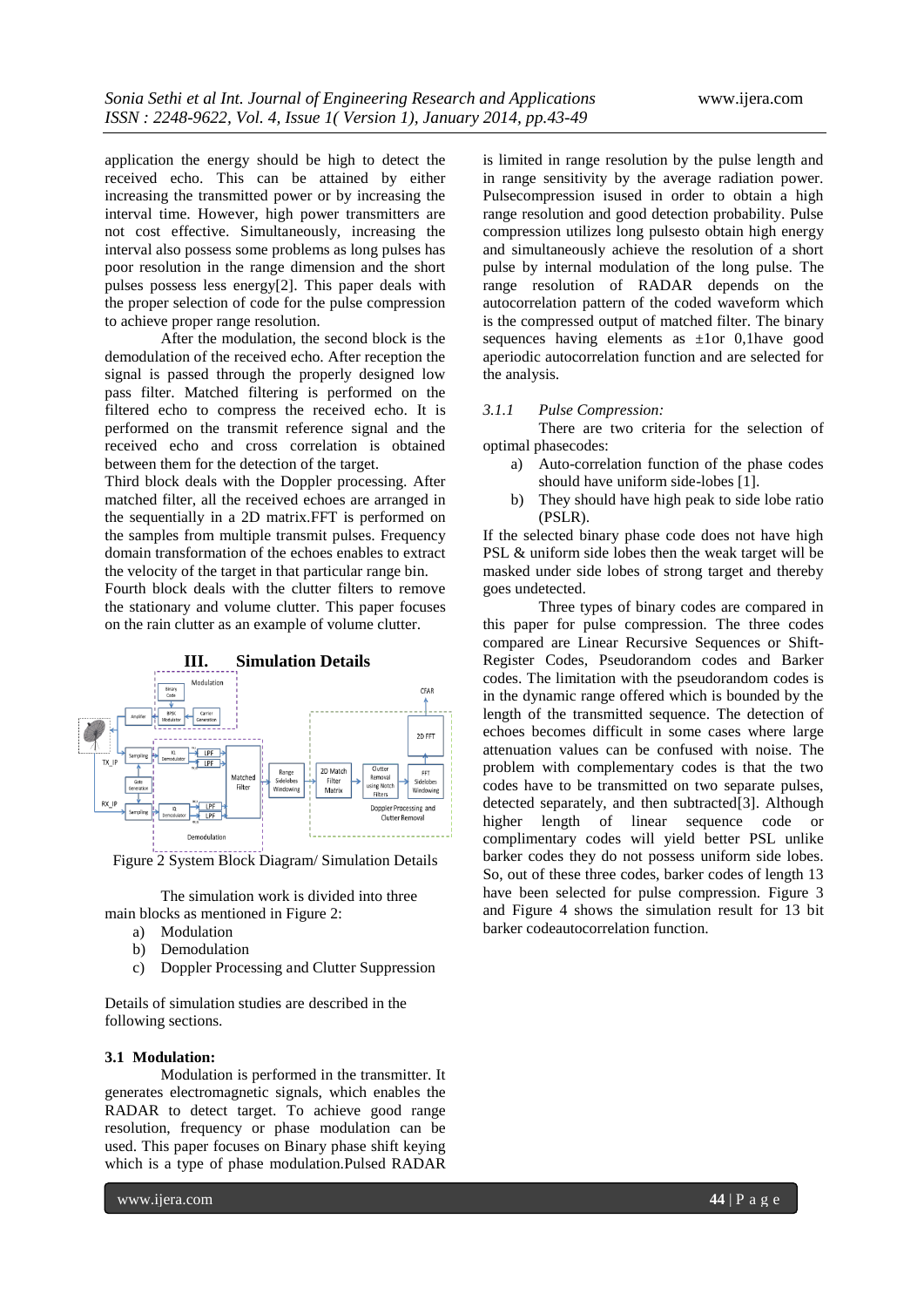

Figure 3 Simulation Results of Autocorrelation Function of 13 Bit Barker Code.



Figure 4Compressed Output of 13 bit Barker Code

## *3.1.2 Modulation Technique*

Technique of phase-coded modulation used here is binary phase shift keying (BPSK) with the phase "0" of the if sine wave represented for bit "1" and phase " $\pi$ " represented for bit "0". The carrier is modulated with Barker Code using BPSK modulation scheme. Figure5 shows the simulation results obtained for BPSK modulation with barker code.



Figure 5 Modulation Scheme Simulation Results

### **3.2 Demodulation**

The IQ demodulation stage is most commonly digitally implemented as an in-phase and quadrature mixing operation. The mixing operation involves digital multiplications by sine and cosine as shown below in figure 6.



Figure 6 Demodulation at Receiver





Figure 7 Simulation Results at Demodulator

## *3.2.1 Low Pass Filter*

A  $4<sup>th</sup>$  Order Type 1 Chebyshev filter is designed as of low pass filter.These are analog or digital filters having a steeper roll -off than Butterworth filters. However, they have more pass band ripple (type I) or stop band ripple (type II) which does not affect system performance when limited to lower magnitude of for example 0.1dB.



Figure 8 Demodulation using LPF.

www.ijera.com **45** | P a g e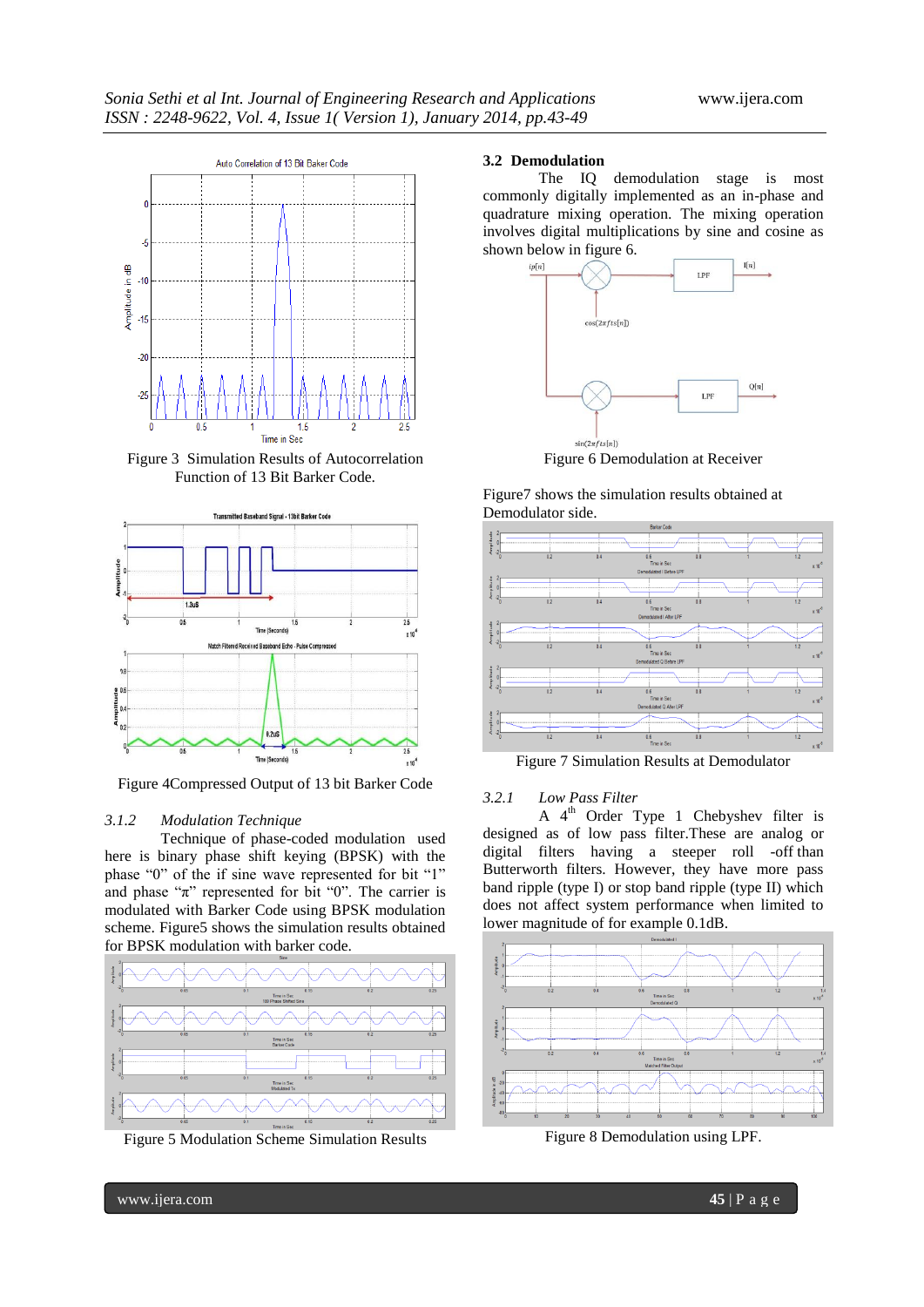## *3.2.2 Matched Filter*

The output of the Low Pass Filter block is then given to the matched filter block. Matched filter is a linear network that maximizes the output peaksignal-to-noise (power) ratio of a RADAR receiver. It maximizes the detectability of a target. Its output is computed from the cross-correlation between the RADAR received signal and a delayed replica of the transmitted waveform.



Figure 9 Matched Filter Output

# *3.2.3 Range Sidelobes Reduction*

The barker codes are used as they give a uniform sidelobes. Peak to sidelobe ratio needs to be maximized for detecting weak targets so that they are not masked by the stronger nearby target. Most of the RADAR applications, the required PSLR ratio is atleast 30dB whereas the barker codes give -22.3 dB.In [5] biphase codes with their optimum sidelobe suppression filter with optimum lengths and minimum multipliers are considered and low sidelobe levels of 35dB to 40dB is achieved by K means clustering technique. This paper utilizes windowing technique to increase the PSLR and to reduce range sidelobes. The window shapes the output of the matched filter such that side-lobes are further attenuated. Total 17 windows areapplied and compared. On the basis of the results obtained, it can be concluded that a Gaussian Window with  $1/\sigma = 30$  yield the highest PSLR of -70.08 dB. Figure 10 shows the matched filter output without and with windowing.



Figure 10 Matched Filter Output with and without Windowing



#### **3.3 Doppler Processing and Clutter Suppression**

The matched filter output is arranged into 2D matrix. The received signal in time domain is translated into frequency domain using FFT. Atarget is detected in the range dimension (fast time samples). This gives the range bin to analyse RADAR echoes in the slow-time dimension. FFT is performed on the slow-time samples corresponding to the specified range bin in the 2D matrix. Peaks are obtained in the magnitude spectrum at Doppler frequency and range corresponding to the target. Frequency axis is scaled to velocity axis so that velocity of the target can be directly read from the FFT plot.



Figure 12 Doppler Processing

Figure12 above shows the Doppler processing performed on the matched filter output.

#### *3.3.1 FFT Sidelobe Reduction*

Taking the FFT of the 2D matrix also results in processing errors because of that signals output spreads from one bin to into other bins.This is called spectral leakage,which degrades the outputand due to this the strong interfering signals masks the weaker target echoes. Therefore, this paper focuses on the widowing technique to reduce leakage errors. Comparitive analysis of 17 different types of windows have been performed in order to identify the window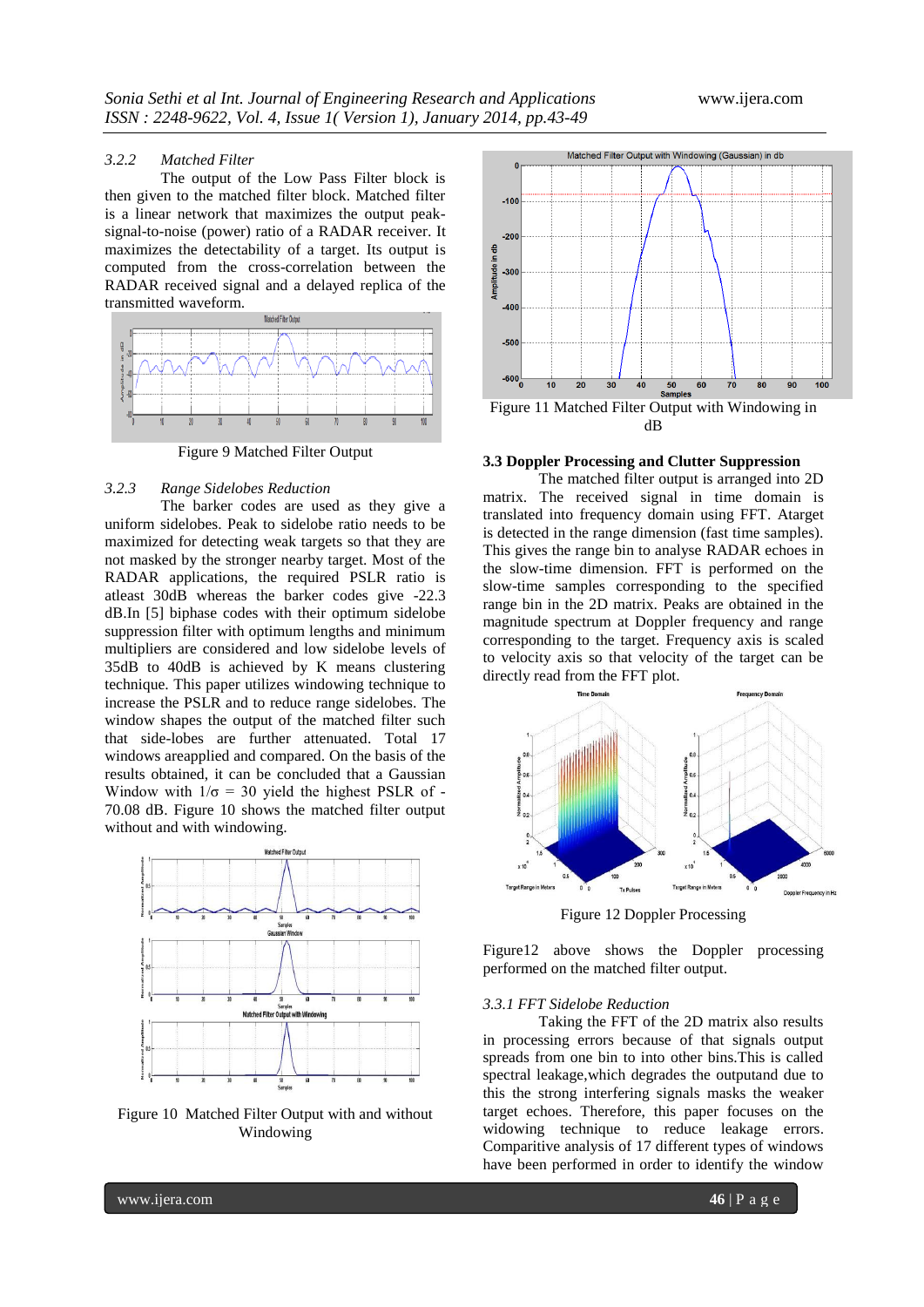which minimizes the spectral leakage. In order to identify the best performing window, the amplitude of sidelobes at the corner frequencies of a fixed bandwidth 195-351 Hz around the center doppler frequency of 266.67 Hz were measured for all 17 windows. Simulation results indicated Chebyshev window has the least sidelobes of -43dB amongst all the windows.



Figure 13FFT Windowing with Chebyshev Window

#### 3.3.2 **Clutter Suppression**

Clutter means unwanted echoes from the natural environment. These unwanted echoes "clutter" the RADAR and the wanted target detection is difficult. Clutter includes echo returns from land, sea, weather (particularly rain), birds, and insects. Echoes from land or sea are examples of surface clutter. Echoes from rain and chaff are examples of volume clutter[1][4].

This paper focuses on thestationary that island clutter and rain as one of the volume clutter.

#### 3.3.2.1**Stationary Clutter Reduction**

A Band Stop IIR filter, with transfer function shown in equation below, is implemented in this paper to remove stationary clutter. Although IIR filter introduces phase distortion, however, it has narrower transition band thereby protecting low velocity targets from unintentional attenuation occurring in linear phase FIR filters with wider transition bands.



Figure 14 Stationary Clutter Removal -No Filter



Figure16 Stationary Clutter Removal Using IIR Notch Filter

Figure 14 demonstrates a scenario where a stationary target (velocity =  $0m/s$ ) is present at a distance of 1000m and slow moving target (velocity  $=$ 10m/s) at a distance of 6000m. Figure15 shows that using an MTI filter, the stationary target is filtered out however, at the same time the slow moving target is attenuated due to wider stop band of MTI filter .Fiure16 shows that using an IIR type DC Notch filter, the stationary target is filtered out without attenuating slow moving target as it has a narrow stop band.

#### **3.3.2.2 Rain Clutter Reduction**

This paper proposes a preventive technique to limit rain as the volume clutter and a rain clutter filtering technique.

a) Rain Clutter Preventive Technique Baseband Signal Frequency Staggering

This technique proposes to increase the barker code frequency. It can be seen that lower the value of  $\tau$ , where  $\tau$  is the bit interval of modulating binary code, smaller is the resolution volume.

$$
\frac{S}{c} = \frac{\sigma_t * L}{(\pi/4)\theta_e \theta_a (c\tau/2) \sum \sigma R^2}
$$
(2)

Where  $\sigma_t$  = RCS of the Target, c = speed of light,  $\tau$  = Bit Interval i.e. Time interval between each barker codes, R= Range in m,  $\theta_e$  – Elevation in Radians,  $\theta_a$ – Azimuth in Radians,  $\Sigma \sigma$  = Backscatter Coefficient and  $L$  are the processing losses appropriate to rain backscatter case.

Under the situation where the target and clutter cannot be differentiated, the bit rate can be increased momentarily i.e. baseband frequency is staggered to a higher frequency, thereby reducing the clutter content and thus enabling detection of the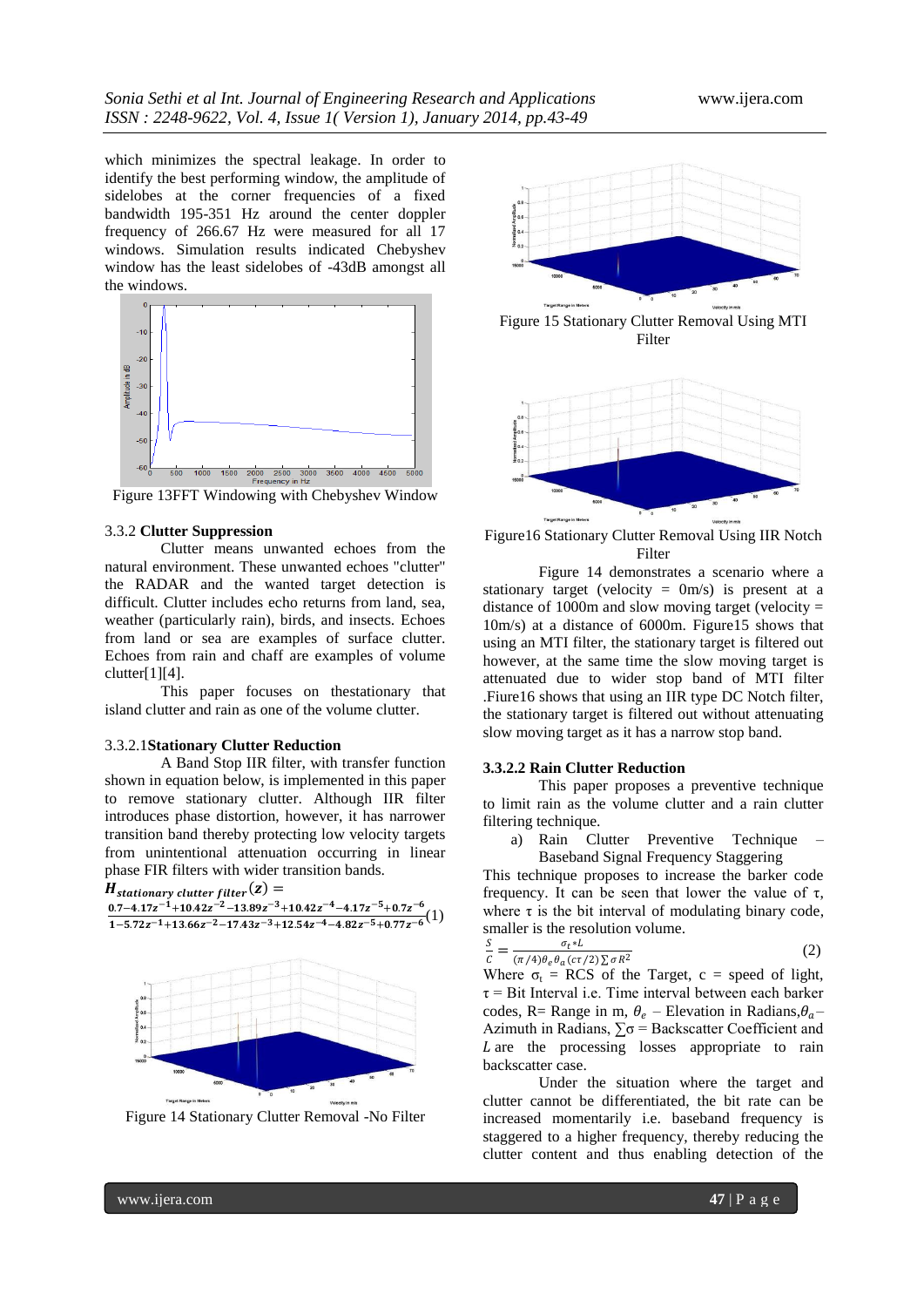target. Once the rain clutter is reduced, the barker code bit rate can be restored to its original value.



Figure 17SCR vs Baseband Signal Frequency, Azimuth = 30 Degree, Elevation =  $1.65$  Degree, Rainfall rate = 16 mm/hr, Target  $RCS = 3m^2$ , Loss = 30dB

Figure 17 shows the simulation results plotted between SCR and Baseband Signal Frequency. It is evident from the plot and Table 1 that increased baseband frequency improves the signal to clutter ratio.

Table 1Baseband Signal Frequency vs SCR

| <b>Baseband Signal Frequency</b><br>(MHz) | <b>Signal to</b><br><b>Clutter Ratio</b><br>(dB) |
|-------------------------------------------|--------------------------------------------------|
|                                           | 5.968                                            |
| ۱0                                        | 11.99                                            |
|                                           | 24.03                                            |
|                                           | 30.05                                            |



Figure 18 Simulation of Target with Rain Clutter, Barker Code Frequency = 5MHz



Figure 19 Simulation of Target with Rain Clutter, Barker Code Frequency = 40MHz

From the simulation results in Figure18 and 19, it is evident that increasing the baseband signal frequency reduces the content of clutter thereby making it easy to detect the target which was otherwise masked by the rain clutter.From the table1 we can state that proposed clutter removal technique helps in improving Signal to Clutter ratio by 24 dB when baseband signal frequency is increased from 5MHz to 80MHz as compared to the technique proposed in [5] which improves SCR by 20dB. The proposed technique can further improve SCR if the baseband signal frequency is further increased.

b) Rain Clutter Reduction – Using Notch Filter Second technique proposed in this paper is an adaptive notch filter whose notch frequency can remove rain clutter. The notch frequency of the filter keeps adapting to the wind information obtained from an anemometer like device. The required attenuation of the filter can be calculated using equation (2).



Figure 20 Simulation of Clutter Removal using Notch Filter –After Filtering



Figure 21Simulation of Clutter Removal using Notch Filter –After Filtering

Figure 20 and Figure 21 shows the simulation results obtained without and with notch filter. The transfer function of  $2<sup>nd</sup>$  Order Butterworth IIR type notch filter is given in equation (3).Thus, the Rain clutter is reduced with the notch filter.

$$
HRainclutterfilter (z)
$$
  
= 
$$
\frac{0.993 - 1.9589z^{-1} + 0.993z^{-2}}{1 - 1.9589z^{-1} + 0.9867z^{-2}}
$$
 (3)

If wind velocity is different from target velocity, the improvement in SCR is equal to the absolute value of the stop band attenuation of the notch filter. For

www.ijera.com **48** | P a g e